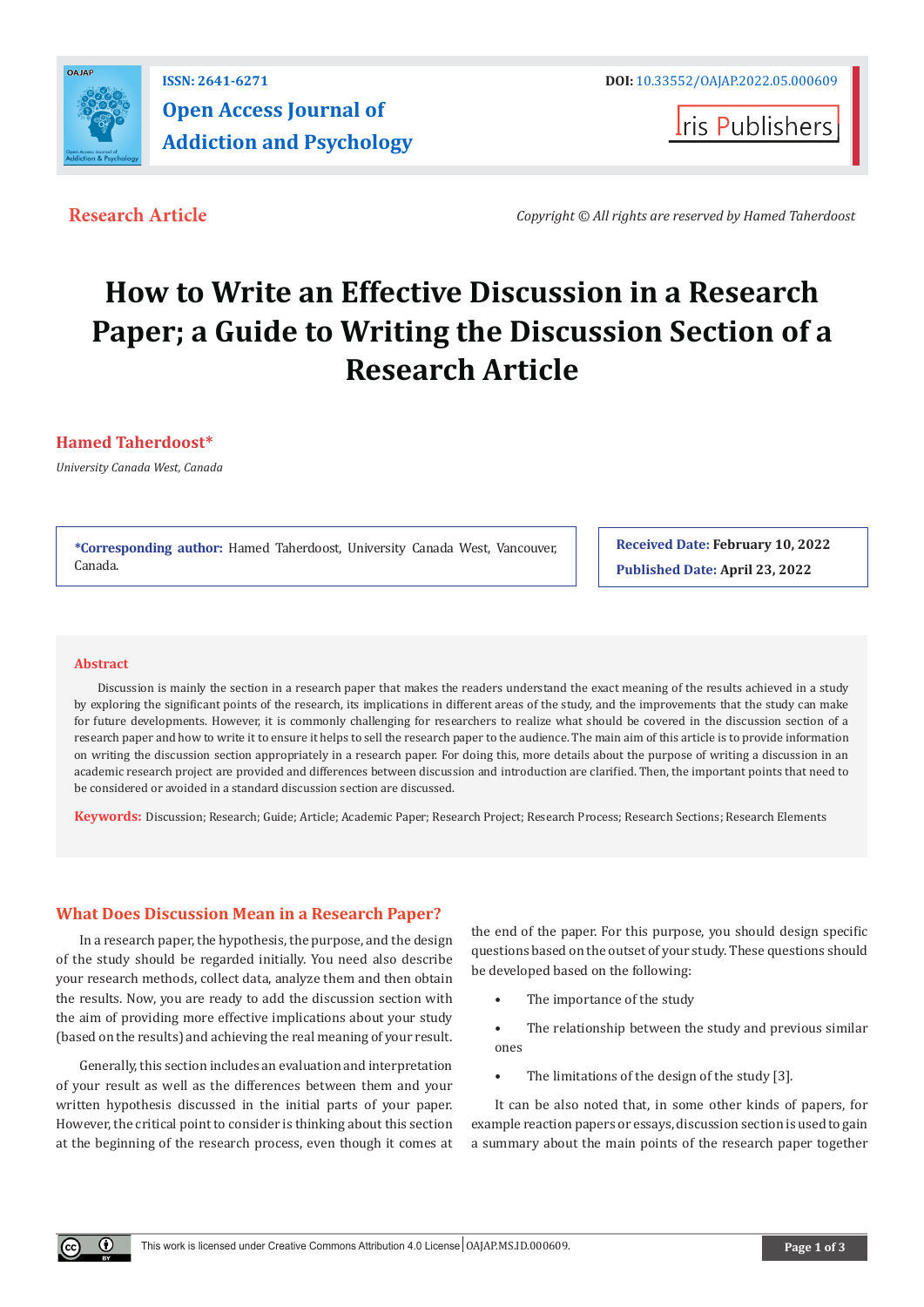with the reflections and connections and the previous statements as well [1]. Considering all these points, discussion section provides the last chance for the researcher to sell the research paper to the audience [5].

# **What are the Differences between Discussion and Introduction Sections?**

In the first section, we provided the main properties of a good discussion section, but to gain a better understanding, we aim to compare this part with the introduction in a research paper.

First of all, the main aim of introduction is to provide the answer to the question about the needs of conducting the research. However, discussion as explained before, aims to provide an interpretation about the results to help you gain a better understanding.

Secondly, discussion includes the answers to research questions and it also discusses whether the results support the hypothesis or not. However, in the introduction section, the hypothesis or the research question are disclosed.

Another difference is based on the content of these sections. Introduction aims to provide the current knowledge about a topic to achieve the gaps in the field of the study. On the other hand, discussion lists the finding of your study and recommends the gaps that can be considered for future works.

Finally, you need to gain a specific objective from general information in the flow of an introduction. The flow of discussion; however, is inverse and at the end of this section you can implicate for a relevant general population from your initial specific results [5].

## **How to Write a Discussion Section?**

The method of writing a standard discussion section will be discussed in this section. The paragraphs are written based on the following points:

The first section of a discussion, also known as the opening section, is the most challenging part to write. It can be shaped using different constructions. Most authors start the discussion section answering the research question using the data of the result section to gain the central conclusion of the study. It can be also started using the re-description of the main purpose and encompass the results of some other works to support this purpose [2]. However, this section can be also shaped using a general summary of the findings without any details and based on the previous sections of the paper. This helps the readers who want to gain an overview of the study without reading the results and methodologies [5].

In the next section, a subjective judgment is required. For this purpose, a framework should be used based on the four following steps: interpret results, compare or contrast results with other relevant ones both with similar and different results as they are provided in the literature, account for results, and finally evaluate findings [4].

Next, the limitations and strengthen points of the research should be added based on different points such as objectives of the

work, the characteristics of the participant or conduct of the paper, and finally the needs of sensitive, or specific tests. Then, it should be explained how the limitations can affect the results of the study and what countermeasures were applied to face them. Unexpected findings should be also provided in this section.

Then, present and implicate the findings of study based on the whole evidence from both the previous results and the current work, and then cite what your result can add to the state-of- the-art knowledge in this field. The validity and applicability of the result should be also discussed based on the achieved data and without exaggerating the importance of the study.

Finally, state whether the results support the hypothesis or not and add both un-answered questions and new questions raised by the research for future studies. If results disprove the hypothesis, the reasons behind the differences should be also explained [5].

## **What Element Should Be Included and Avoided in a Discussion Section?**

Generally, a discussion section aims to show the advantages and merits of your research to the readers. Based on this statement, it should include some elements. These particles are listed as the following:

**Main Findings:** The most important findings of your research should be listed at the beginning of the discussion directly, declaratively, and without including any data. For example, our results show that …. has no effect on….

**Meaning and Importance of Your Findings:** you should explain the meaning of your results, and their importance without overbearing or unbending statements. You should help the reader to easily understand the results of your work. Because most of the readers do not prefer to go through the results multiple times and thus, in this situation your work would be forgotten and disregarded.

**Relationships with Other Studies:** All studies are shaped based on the questions raised from other works. These questions motivate you to conduct a new study. On the other hand, findings of other research works can support your study.

**Different Explanations:** Instead of considering those explanations that fit your viewpoints, go through all possible explanations. It helps you to find the truth, not just being trapped into a specific design. You should not conclude based on just your biases. Therefore, try to discover, not just proving your bias.

**Limitations and Suggestions:** As all studies may face limitations, it is recommended to discuss the limitations of the study in the paper instead of waiting to find them in the works of other researchers in the future. It is also possible to make some suggestions based on these limitations or the remaining questions at the discussion section.

On the other hand, there are some general points that should be avoided in the discussion section: